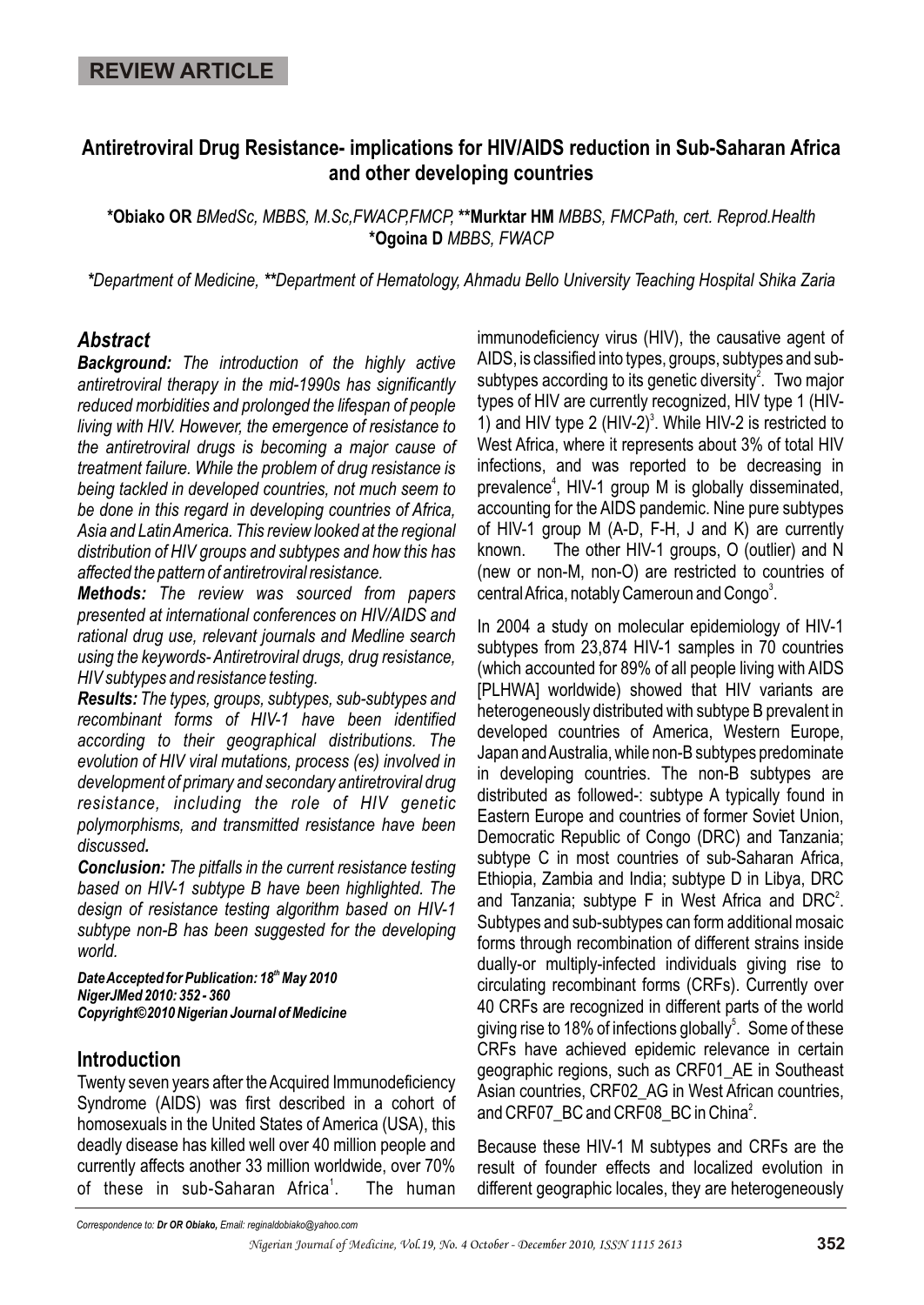distributed worldwide. This genetic variability of HIV-1 will surely impact on current efforts at virus eradication through development of newer antiretrovirals and vaccine since different subtypes display distinct biological and clinical properties, such as tropism, transmission propensities, disease progression and effectiveness profile in diagnostic and monitoring assays $\degree$ .

### **Evolution of HIV viral mutations**

HIV replication is a highly dynamic process in which large numbers of virions are created and destroyed by the immune system each day<sup>7</sup>. Recent studies have calculated that the half-life of an HIV virion is approximately 30 minutes, and the production of virus can amount to 10 $^{\circ}$  to 10 $^{\circ}$  virions per day. The plasma viral load (pVL) thus reflects the balance between the production and clearance of viral particles <sup>8, 9</sup>. Most HIV-infected cells are short-lived T cells, which have a half-life of about 2 days; therefore, the pool of virus-producing cells is maintained through the constant infection of new cells. Individual cells can be infected by more than 1 virion, which may represent different members of a pool of quasispecies<sup> $10$ </sup>. In these multiply infected cells, the reverse transcriptase (RT) enzyme can randomly jump from one ribonucleic acid (RNA) template to the other during viral replication, exchanging segments of genetic information between viral genomes. This template switching can facilitate the accumulation of mutations in a viral genome that may otherwise take a long time to develop.

Genetic recombination may play an important role in the development of multidrug-resistant HIV strains, whereby a viral strain can accumulate several drug resistance mutations in a short period of time  $11$ . Mutations in the HIV genome are primarily generated during the initial steps of the HIV replication cycle. Genomic RNA carried by HIV is copied into deoxyribonucleic acid (DNA) early in the replication cycle; this process is mediated by the HIV RT enzyme. Spontaneous errors have been shown to occur during the RT process, which result in the placement of an incorrect nucleotide in the growing DNA strand, either as point mutation (e.g., the replacement of guanine by adenine, GAC to AAC) or insertion of an extra nucleotide (e.g., AAA-GAC-AGT to AAA-GAC-AGT-AGT). This happens approximately once in every 10,000 to 30,000 nucleotides  $12$ .

Because the HIV genome is about 10,000 bases long, an average of 1 error (mutation) occurs each time a viral genome is replicated. These aberrant nucleotides may result in changes in the amino acid coding of the HIV proteins from HIV DNA, potentially altering the structure

and/or function of these proteins and affecting the replication competence of the viral strain. Many examples abound; point mutation from GAC to AAC leads to substitution of glutamate for aspartate; insertion of an extra AGT leads to the production of a mutant serine. The first phenomenon describes the viral mutation as D30N, in which the initial letter represents the wild-type amino acid of the protein [D: aspartate]; the number represents the codon or position of the affected amino acid within the protein [30]; and the end letter represents the mutant amino acid that is present [N:glutamate]. Thus, D30N describes the substitution of glutamate for aspartate at the 30 codon in HIV RT, representing a shift from nucleotide codon GAC [aspartate] to AAC [glutamate]. Since mutations in these proteins are the determining factor in drug susceptibility, the nomenclature for drug resistance mutations describes amino acid sequence substitutions in the proteins.

### **Selection of mutations by HIV-1 genome during antiretroviral therapy**

#### **i. Development of primary antiretroviral drug resistance**

Factors such as viral tropism, replication kinetics and fitness, and host immune responses, are likely to influence virus transmission (both horizontal and vertical) and disease progression in people infected with different subtypes. In uncontrolled HIV infection, the high HIV replication rate coupled with the RT induced mutation rate generates every possible mutation in the HIV genome each day  $13$ . These factors generate a large pool of genetically related but distinct HIV strains called quasispecies, each of which has the potential to develop into the dominant strain. Most of these quasispecies have either deleterious mutations or mutations that make their growth rate inferior to that of other quasispecies. However, even a small proportion of functional mutations will generate a significant population of modified genomes because of the high overall replication rate. Strains with a mutation that provides a growth advantage in a particular environment, e.g., in the presence of antiretroviral (ARV) drugs will out compete the other quasispecies and become the dominant viral strain in the population. Even strains with mutations that cause impaired replication rate (compared with a non-mutated strain) can still accumulate additional mutations during replication, some of which can repair the strain's replicative defect. The character of the quasispecies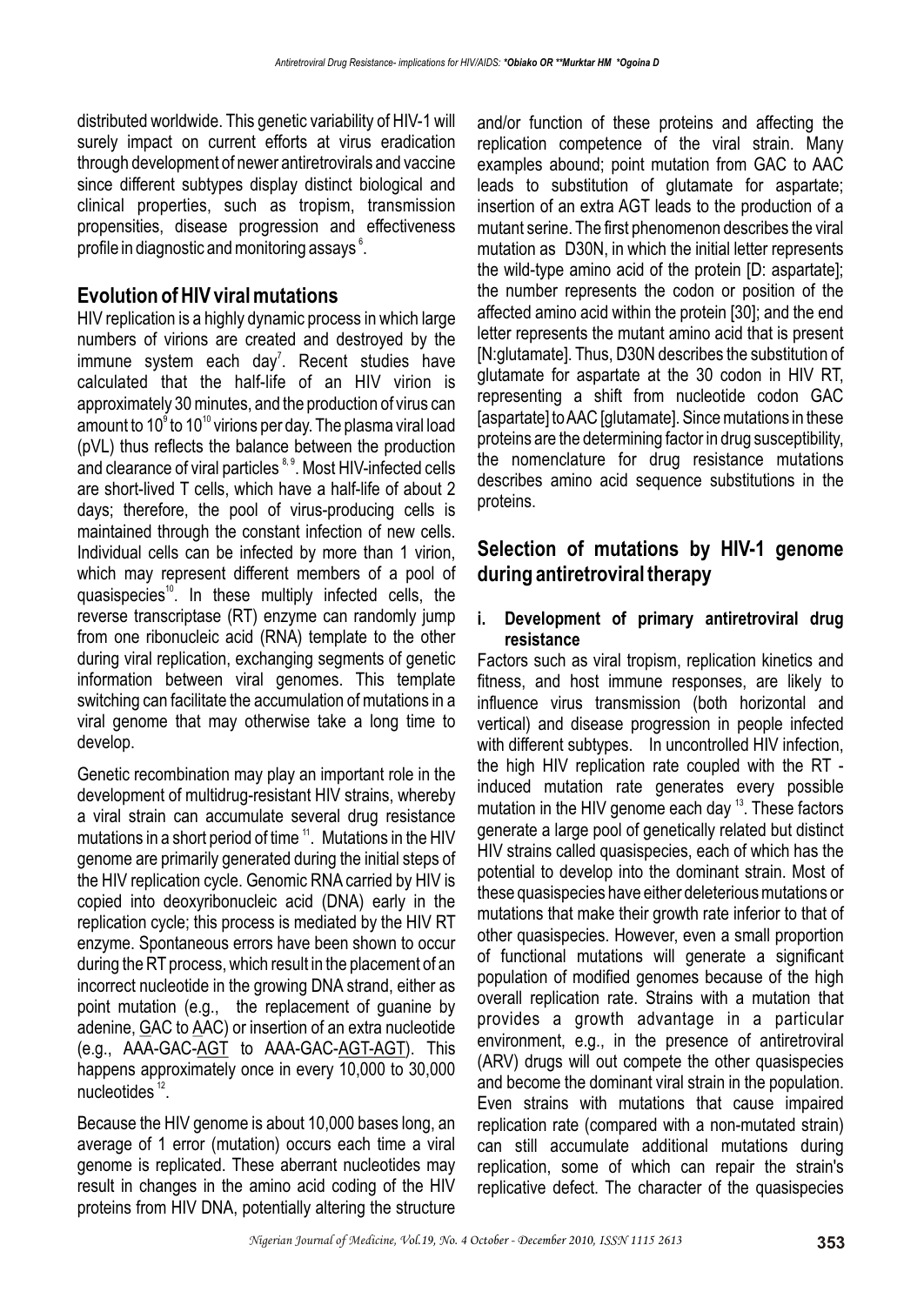population is constantly shaped by both viral and host factors. Virus strains with replication rates that are severely impaired by genetic features will be less able to compete for target cells than strains with a higher replication rate, and cannot become the dominant strain of the viral population. Also, the immune system of the host may recognize and attack quasispecies that have specific immunologic epitopes, limiting the ability of those variants to complete with other quasispecies.

Antiretroviral therapy (ART) is an additional source of pressure on the viral population. Initial therapy with a potent, combination antiretroviral regimen will suppress the replication of most quasispecies and reduce the plasma viral load to a level below the limit of detection of sensitive viral load assays. But some variants will possess mutations that enable replication to occur at a rate determined by the inherent fitness and degree of resistance of the quasispecies to all drugs in the regimen. Studies have shown that mutations can be generated and viral evolution can occur even in patients undergoing highly active antiretroviral therapy (HAART)<sup>14-16</sup> Viral mutations are accelerated in the presence of preexisting drug resistance, impotent drugs, inadequate adherence and therefore inadequate drug levels  $17-19$ . As drugresistant quasispecies continue to replicate, continued reverse transcription events generate further mutations in the surviving viral population, resulting in an increased plasma viral load composed of quasispecies that have acquired sufficient resistance (and resistance mutations) to become the dominant viral strains  $^{20}$ .

Inherent replication rate of the resistant variant also influences the rate of its emergence. Certain resistance mutations such as Y181C and K103N, which are associated with broad cross-resistance to the first generation non-nucleoside reverse transcriptase inhibitors (NNRTIs), do not appear to substantially affect the viral replication rate; and as such, virus containing these mutations can appear as the dominant quasispecies in a matter of weeks in patients receiving failing nevirapine or efavirenz-containing regimens<sup>21,22</sup>. On the other hand, some mutations may confer resistance and permit replication in the presence of the drug, but compromise the viral replication rate compared with that of wild-type virus. Strains with these types of mutations may take longer to emerge as a major quasispecies, or may acquire (through selection) additional compensatory mutations that help to restore the viral replication rate.

High levels of resistance to some drugs, such as zidovudine and most protease inhibitors (PIs) may

require the accumulation of several mutations, which may involve single, double or multiple nucleotide base changes. And, depending on the viral replication rate, these mutations may take several months or years to occur. Examples abound. The M184V mutation on RT confers high level resistance to lamivudine and emtricitabine, but increases susceptibility to zidovudine, stavudine and efavirenz $23$ . Secondary protease (PR) mutations may confer reduced susceptibility to PI in vitro  $24, 25$ ; mutations D123N and I135T in RT of some CRF02\_AG isolates have reduced susceptibility to abacavir  $^{26}$ ; mutations at positions 181I, 188L and 190A of HIV-2 virus and HIV-1 group O isolates from drug-naïve Cameroonians have been linked to resistance to NNRTIs, the fusion inhibitors (enfuvirtide and T-1249) and some PIs  $27-29$ .

Although preliminary in vitro inter-subtype differences in resistance to the CCR5 co-receptor antagonist maraviroc have not been found, reported differences in co-receptor tropism among subtypes may influence the in vivo response to that drug. For instance, subtype D isolates have been reported to develop CXCR4 tropism more frequently than subtype  $C^{30}$ . It is also anticipated that amino acid differences in proteins from non-B HIV-1 subtypes may impair the efficacy of investigational drugs that are not yet even approved for clinical use. For example, a total of 13 amino acid differences between the integrase (IN) proteins of subtypes B and CRF02\_AG have been pinpointed, which according to the predicted 3D model of the pre-integration complex, may impact on IN function. Particularly, the amino acid residue T125, whose variation has been implicated in resistance to the IN inhibitor L870, 810, differs between both subtypes  $31$ .

### **ii. Development of secondary antiretroviral drug resistance**

A similar process of selection for resistance mutations occurs when a patient changes to a new treatment regimen. In this case, the rate of viral replication and selection of mutations is influenced by the extent to which the mutations selected by the previous regimen also confer resistance to the new drugs. If crossresistance exists between the previous drugs and the new drugs, mutation-generating replication events continue to occur at a rate determined by the inherent fitness of the viral strain and the overall effectiveness of the new regimen. This continued replication and selection is the cause of the more rapid virologic failure typically seen with second-line and third-line treatment regimens as compared with initial regimens. If the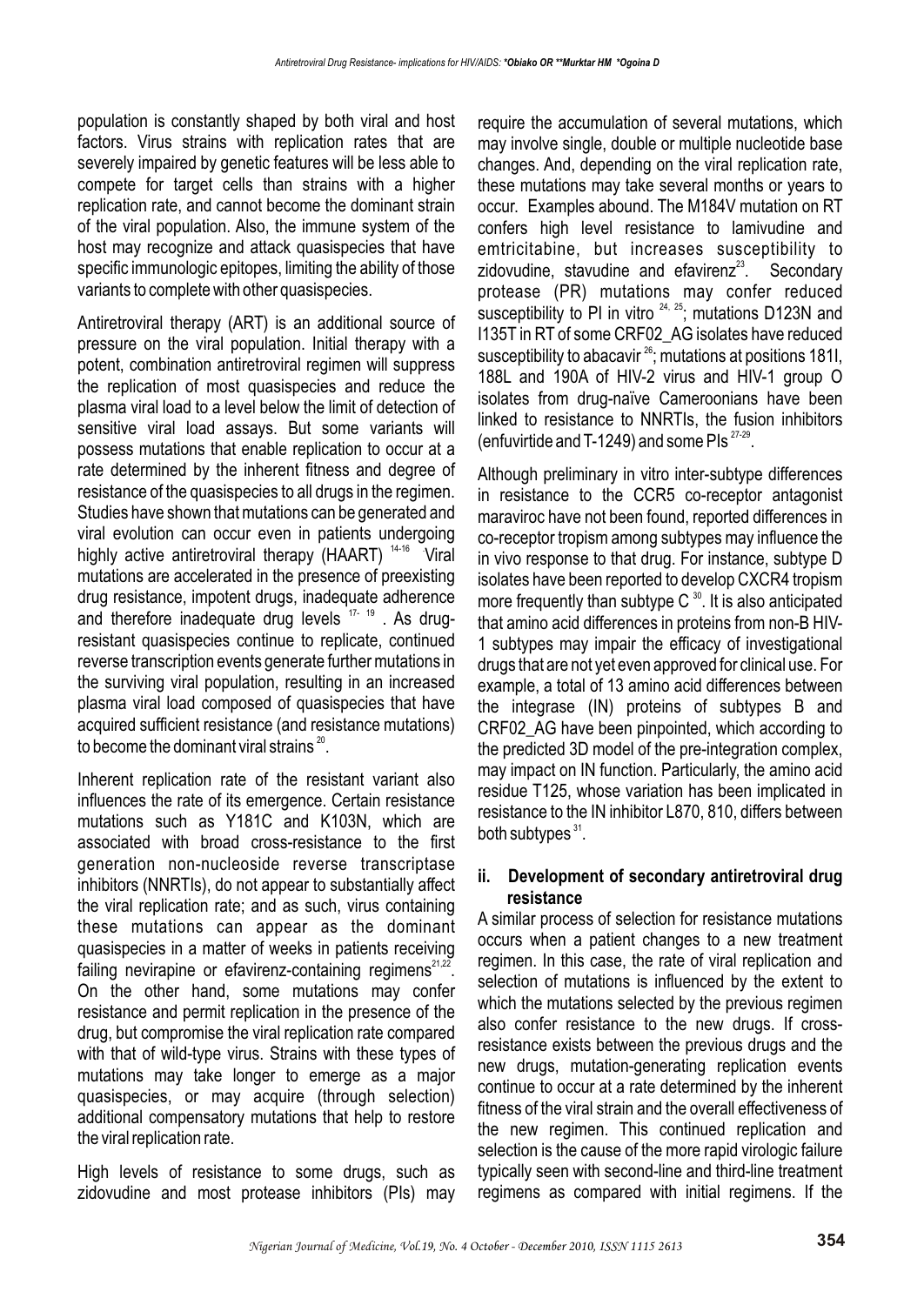mutations selected during therapy with the initial regimen do not confer cross-resistance to drugs in the new regimen, the mutant strains will be inhibited by the new drugs. No longer having a selective advantage, these variants will become minority members of the quasispecies population as they are out competed by newly selected resistant strains. The disappearance of mutations in the predominant population can occur in a matter of weeks or may take several months.

A puzzling issue in the development of drug resistance among different HIV-1 subtypes lies in the context of prophylactic ART for prevention of mother-to-child transmission of HIV (PMTCT). Most of the studies addressing this came from the use of single-dose of nevirapine for PMTCT in African countries. Several studies derived from the HIVNET 012 program in Uganda showed a higher occurrence of nevirapine (NVP) - related drug resistance, namely the mutation K103N in RT, in subtypes C- and D-infected women and babies compared with subtype A counterparts  $32$ . Mutations K103N and Y181C have also been seen in subtype C-infected women exposed to single-dose NVP in South Africa, Zambia and Zimbabwe, as well as in CRF02\_AG-infected women in the Ivory Coast  $32,33$ . In 2008, Hosseinipour et al  $34$  studied the development of drug resistance among patients in Malawi who had mostly received a first-line ART consisting of stavudine, lamivudine, and nevirapine. Patients who failed were usually switched from this regime to one containing zidovudine, lamivudine, tenofovir, and lopinavir/ritonavir. Evaluation of drug resistance in 101 of this cohort of patients who had failed first-line therapy, with viral loads > 1000 copies/mL revealed that the most common mutation was the M184V followed by a number of NNRTI mutations associated with reduced responsiveness against nevirapine and/ or efavirenz. 16% of the patients had either the K65R or K70E mutations that are associated with stavudine failure. These findings confirm earlier data from Botswana that suggested that the K65R mutation was far likely to occur among patients failing a stavudine-containing regimen in the context of subtype C viruses than would be expected with viruses of subtype B origin. This finding may be of considerable significance in view of the fact that both K65R and K70E are able to confer broad cross-resistance against a wide array of nucleoside compounds, thereby potentially compromising the therapeutic usefulness of this family of drugs, which are the backbone of ART in resource poor countries.

# **HIV genetic polymorphisms and development of antiretroviral drug resistance.**

#### **i. Alterations in genetic barrier to antiretroviral drug.**

The polymorphic nature of HIV genes encoding proteins that are targeted by ARVs can influence the genetic barrier for acquiring drug-resistance mutations. The genetic barrier a particular HIV variant faces in reaching resistance is also influenced by the relative fitness and/or the replication capacity of the virus carrying particular mutations compared with its wild-type counterpart. Genetic differences among HIV-1 subtypes may explain the lower occurrence of certain resistance mutations in particular strains. Thus, different drug-resistance mutations impact differentially on viral fitness, more in some subtypes than others. Mutations L210W and Q151M, both providing resistance to nucleoside reverse transcriptase inhibitors (NRTIs), can only emerge in subtype F1 after two nucleotide changes from a consensus baseline sequence, compared with other subtypes. Of note, such lower predicted prevalence was found in NRTI- treated Brazilian subjects infected with subtype F1, compared with subtypes B and C  $35$ . Among European drug naïve subjects, additional higher genetic barrier differences were found for I82A in subtypes C and G and V108I in subtype G respectively. Conversely, a lower barrier was found for I82T in subtypes C and G and for V196M in subtype C $36$ . D30N mutation in PR produces a lower PI (nelfinavir) resistance in non-B subtypes than in subtype B, and also impairs the replication capacity or fitness of both viruses, affecting the former more  $37$ . On the other hand, mutations K20I and M36I in PR of subtype G and CRF02\_AG viruses, in the absence of PIs, increases the replication of these isolates faster than their wild-type counterparts $38$ . A drug's genetic barrier to viral resistance is a measure of the number of mutations that is required for resistance to the drug to develop as well as the frequency with which such mutations emerge. For example, it is well established that ritonavir-boosted PI-containing regimens have a higher genetic barrier to resistance than do nonboosted regimens, the NRTIs and NNRTIs  $20$ . Also, the very low genetic barrier of first generation NNRTIs (nevirapine, efavirenz, and delavirdine) to mutations such as Y181C and K103N is associated with broad cross-resistance to them  $22$ .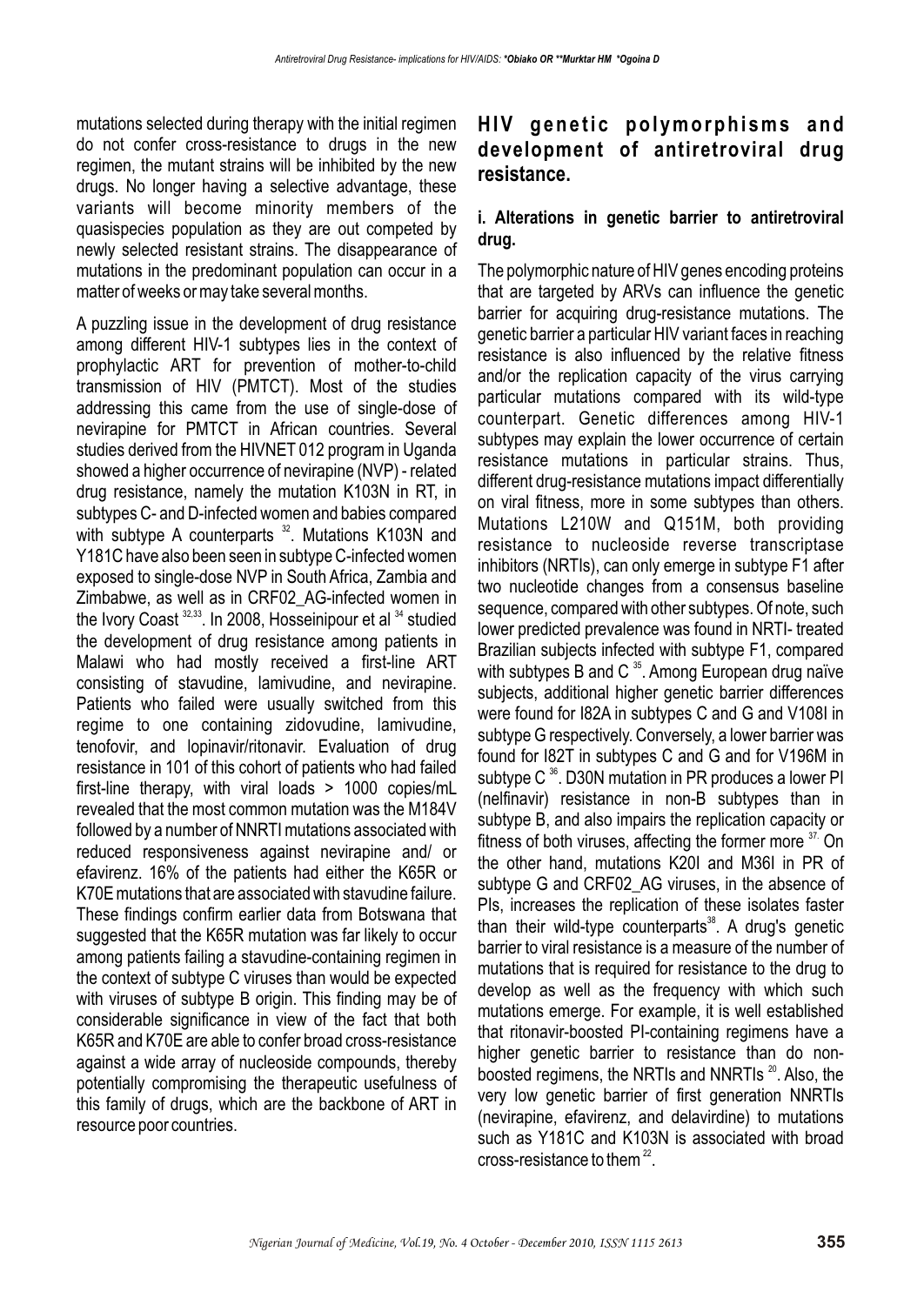#### **ii. Developing alternative pathways to antiretroviral drug resistance.**

HIV variants can also display preferential selection of drug resistance mutations and acquisition of alternative pathways to drug resistance. This phenomenon is most prevalent among PIs, although it is seen with the other ARV drugs. For instance, D30N and L90M are PR mutations occurring in equal frequency in subtype B, but while D30N is selected more frequently and confer resistance exclusively to nelfinavir; L90M lowers susceptibility of this subtype to most PIs currently in clinical use. L90M also reduces susceptibility of non-B subtypes to most PIs currently in clinical use, but confers resistance to nelfinavir in these subtypes only <sup>39</sup>. This scenario may have direct implications for nelfinavir usage in countries where HIV-1 non-B subtypes are found  $4042$ . Other examples are; - the acquisition of a threonine (82T) or a methionine (I82M) mutation, at position 82 of PR of subtype G reduces its susceptibility to tiprinavir and indinavir respectively <sup>43</sup>. CRF01\_AE, on the other hand, appears to have a lower genetic barrier to V82F than subtype B, and may develop faster resistance to indinavir through this pathway  $44$ .

Preferential selection of drug- resistance mutations to NRTIs and NNRTIs has also been described. Subtype C may acquire the tenofovir related mutation K65R more rapidly than other subtypes, perhaps influenced by nucleotide polymorphisms at codons 64-66<sup>45</sup>. Different changes at the same amino acid residue may also be selected in distinct subtypes as a result of the same drugselective pressure. This is the case for codon 106V, which changes to an alanine (106A) in subtype B, but to a methionine (106M) in subtype C. The 106M mutation has been shown to confer resistance not only to efavirenz, which selects it, but to all NNRTIs  $46$ .

HIV-2 exhibits more complex genetic pathways towards drug resistance than HIV-1, because of several differences in the PR and RT backbones. As a result, amino acid changes selected by ARVs are different and more difficult to interpret. For instance, PR mutation for tiprinavir in HIV-2 is I82L as distinct from V82A in HIV-1 $^{47}$ . Several other changes associated with drug resistance in HIV-2 PR, such as K7R, V62A/T and L99F are uncommon in HIV-1 and may even be undetected by current mutation interpretation rules  $48,49$ .

### **Transmitted Antiretroviral resistance**

Drug resistance of HIV-1 to antiretroviral medications is a major contributor to treatment failure and, thus should be prevented in its ramifications<sup>50</sup>. When ART-experienced

persons have viral rebound, emergence of drug resistance should be suspected. Any resistant viruses that arise are archived in lymphoid tissue, and when present in plasma or genital secretions, are the major sources of transmission of resistant strains to others <sup>51-</sup> <sup>54</sup>. Transmitted NRTI resistance in treatment naïve patients may impair the potency of the backbone agents and, in several studies, has been associated with poorer virologic outcomes with first-line NNRTI-based therapy  $^{23, 55}$ . Furthermore, results of the GS 934 study  $^{56}$ and the ACTG A5905 study<sup>22</sup> confirmed that the presence of detectable transmitted NNRTI resistance substantially decreases the likelihood of having a virologic response to a first-generation NNRTI-based regimen. Surveillance of transmitted HIV drug resistance in some African countries revealed that about 5% of Zambian adults beginning first-line therapy possessed at least 1 resistance-associated mutation  $(RAM)<sup>33</sup>$ . In HIV-2 infected, ART-experienced Senegalese adults, multi-class drug resistance that includes mutational profiles revealing high levels of M184V/I was commonly found , while the Q151M mutation that can cause broad class resistance to all nucleosides, and the tenofovir related mutation K65R was found in 9% of them. In contrast, thymidine analogassociated mutations (TAMs) were very rare, with the exception of K70R, which was found in 1 person  $27,57$ .

## **Assessment of Antiretroviral Drug Resistance**

The prevalence of drug resistance and the role of drug resistance testing as an adjunct to the management of patients who are initiating or changing an antiretroviral treatment regime has been endorsed in the recent update of the quidelines for resistance testing  $50,58$ . There are 2 types of assays available for measuring viral resistance. Genotypic assays identify specific nucleotide changes within the HIV-1 genome that correlate with drug resistance, whereas phenotypic tests more directly measure antiretroviral susceptibility in vitro by the use of a resistance test vector derived from viruses present in a patient plasma sample. Drug resistance testing can only be reliably performed if plasma HIV-1 RNA levels are > 500 copies/mL and should ideally be performed while the patient remains on the failing regimen so that the test results reflect the drug resistant viral species present under pressure of the treatment regimen, because some drug-resistant strains may not replicate as rapidly as more fit wild-type virus once antiretroviral treatment is modified or stopped. Even in some patients who have been off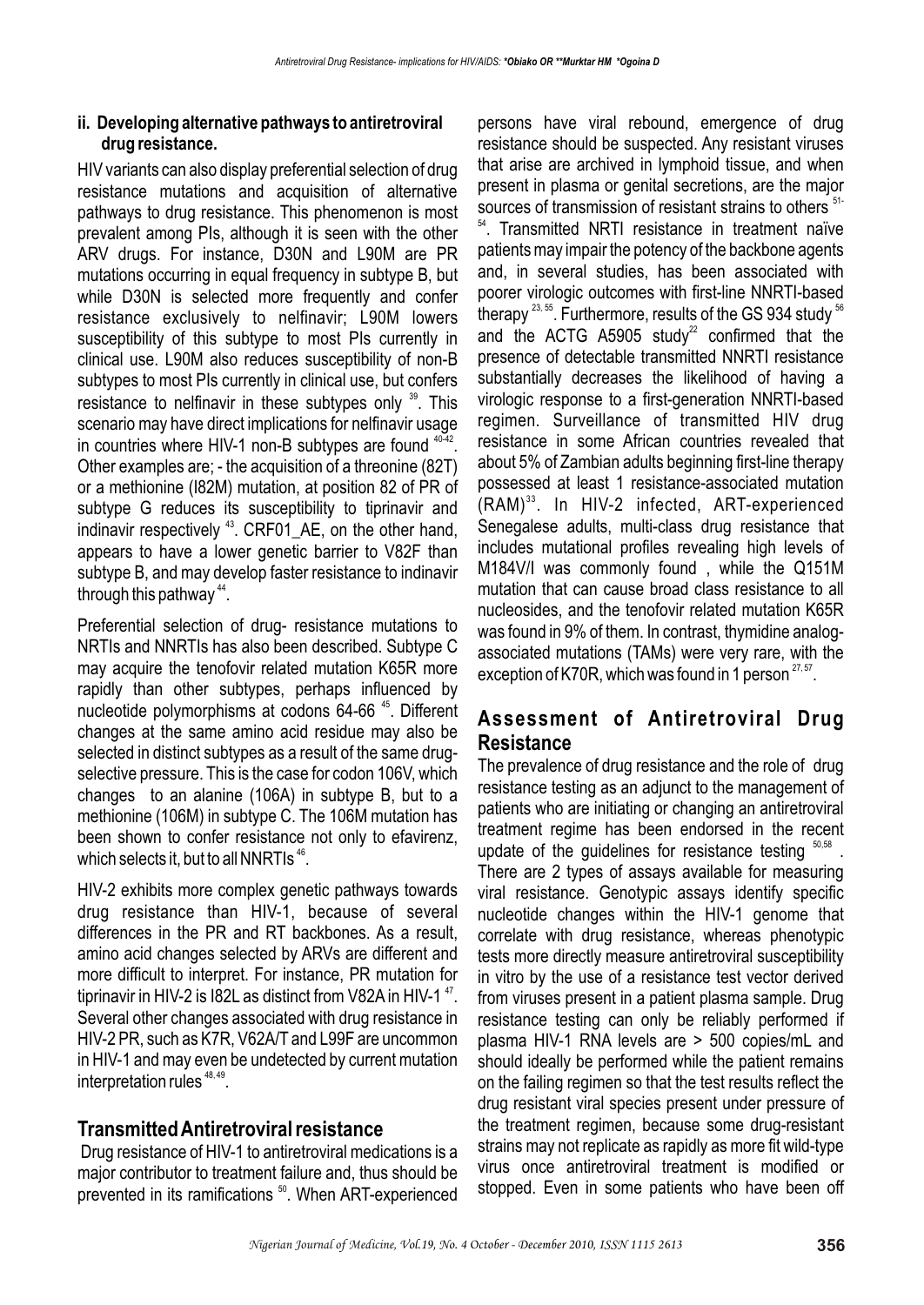therapy, it is reasonable to perform drug resistance testing to determine the pattern of resistance of the fit viral population, although one must realize that without active drug selection pressure, resistant mutations will not be evident. Therefore, all previous ARV drug exposure must be considered before choosing a second-line regime <sup>58</sup>.

Results of genotypic drug resistance tests are reported as a list of predefined drug resistance mutations, often with interpretations that classify individual drugs as "susceptible", "possibly resistant", or "resistant", as determined by rules-based algorithms<sup>21, 59</sup>. A better understanding of resistance mutations and larger clinical trial results has allowed such algorithms to more accurately predict clinical response to specific drug regimens. However, the interpretation of resistance tests must take in cognizance the full drug history, including the current failing regimen. In cases in which resistance test results do not indicate selection of resistant virus at failure and in which the clinician believes the patient maintained appropriate adherence, but nonetheless failed therapy, there is another approach that may have value in selected settings.

The US Department of Health and Human Services (DHHS) treatment guidelines suggest that in certain situations, therapeutic drug monitoring may be useful in patient management  $60$ . However, this is currently possible only for the PIs and NNRTIs for which concentrationresponse data exist  $61-63$ . It can not be recommended for NRTIs which are probably more dependent on intracellular drug concentrations for their effect. This has therapeutic implications in developing countries where the NRTIs are the backbone of first-line regimen.

## **Antiretroviral drug resistance and implications for clinical management of HIV infection in developing countries**

Current ARV drugs of all classes have been developed exclusively in high income countries, where a predominance of subtype B of HIV-1 group M is found. These drugs were developed through molecular dynamics and rational drug use, using template target proteins of subtype B origin. Moreover, the vast majority of data regarding toxicity, pharmacokinetics and the development of drug resistance interpretation algorithms and rules are being conducted in a context of subtypes Binfected subjects from the resource rich Western Europe and United States of America (USA)<sup>39, 48, 49</sup>. Presently there is no centre for antiretroviral drug resistance testing in Africa, although plans are ongoing to establish one each in Zambia  $33$ , South Africa and Nigeria. Thus, the

effectiveness of ARV drugs and their impact on drugresistance development is poorly known or understood for HIV-1 non- B subtypes which predominate in low income developing countries. Algorithms designed to interpret HIV genotyping resistance are ultimately aimed at predicting ART response and therefore guidance. Interpretation is based on the sequence of HIV genes that are targeted by ARVs such as PR, RT, gp41 and IN enzymes, determined from a circulating virus infecting an individual. Sequencing or mutation lists are subjected to the rules composing the algorithm, and a prediction of drug resistance to individual ARV drugs is provided  $59$ .

Historical models have been developed to predict that over the next decade, the rate of transmission of drug resistant virus in Africa would remain below 5% and that most resistant strains would result from acquired, not transmitted, resistance  $64$ . But these models failed to recognize the peculiarities of Africa in terms of diversity of populations, races and ethnicities.

### **Antiretroviral drug resistance and the future of HAART in sub-Saharan Africa**

As antiretroviral therapy is becoming widespread in sub-Saharan Africa, it is expected that drug resistance, both primary and secondary, may become a major problem in future. Some studies have already shown that among treatment-naïve subjects initiating HAART, 25% developed drug-resistance mutations during a 30 month follow-up, while multi-class resistance was noted in about 10%  $\mathrm{^{65}}$ . Epidemiological studies in Europe  $\mathrm{^{66}}$ and USA $\mathrm{^{67}}$  found the prevalence of primary resistance to at least one drug to be 10.9% and 11.5% respectively in patients infected for less than 1 year, and 7.5% in patients infected for more than 1 year. In both studies, the most common resistance was to NRTIs. However, the emerging trend in these developed countries with long history of ART is that resistance is low if HAART is comprehensive and widely available and adherence is high. In sub-Saharan Africa, the current recommended first line regimen consisting of 2 NRTI (stavudine or zidovudine and lamivudine) and NNRTI (nevirapine or efavirenz) are not optimal enough to prevent development of resistance for many reasons. The high toxicity profiles of these drugs promote non-adherence and their low barrier to resistance considering reports of high level resistance from the use of single- dose nevirapine and the poor response of these patients to subsequent nevirapine containing HAART combinations  $32$ . Africa will definitely not be unaffected by the high prevalence of NRTI resistance already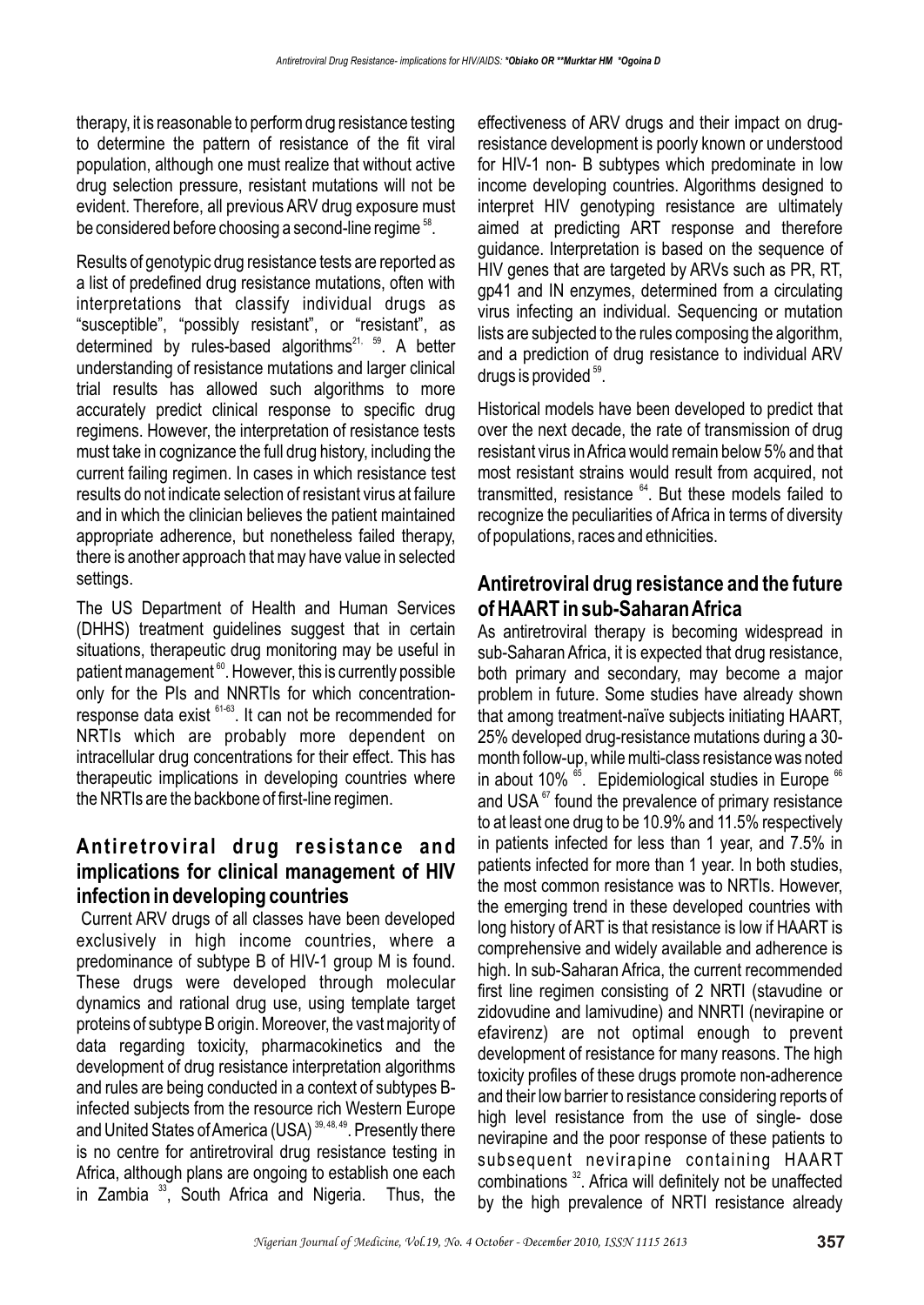reported in developed countries <sup>68</sup> and other parts of the world  $69,70$ . Most of all, factors which are associated with poor adherence are prevalent in sub Saharan Africa. These include irregular availability and supply of ARV drugs, ignorance, stigmatization and poor motivations, poverty, malnutrition, young age and therefore illicit drug and/ alcohol abuse, multiple drug dosing for HIV, opportunistic infections(since many present at stage of AIDS), malaria and other co-morbidities.

### **Conclusions**

The use of ART for treating HIV-infected people in developing countries has increased significantly in the past few years and has already witnessed the gains of reduced mortality and morbidity seen in the developed world in the mid-1990s  $<sup>71</sup>$ . But this gain may be curtailed by</sup> the emergence of drug resistant HIV strains and consequently virologic failure. Therefore understanding the response of different HIV variants, (especially HIV-1 non-B subtypes, and HIV-2 which are prevalent in developing countries), to ART is of paramount importance as the effectiveness of ARVs to infected patients from these areas is currently largely unknown. Establishment of drug resistance testing centres in Africa is the key to understanding drug resistance patterns to ARVs on this continent. This is fundamental to the treatment of patients who have not responded to or have failed a prior treatment regimen. Increasing international initiatives to disseminate the use of ART in developing countries and the design of more controlled and extended clinical trials and observational studies are needed, as these will ultimately lead to a better understanding of the actual impact of HIV variability on treatment in these areas.

#### **References**

- 1. UNAIDS. Progress on Global Access to HIV Antiretroviral Therapy: An Update on "3 by 5". Geneva: UNAIDS, 2005.
- 2. Robertson DL, Anderson JP, Bradac JA et al. HIV-1 nomenclature proposal. Science. 2000; 288, 55-56.
- 3. Hemelaar J; Gouws E; Ghys PD; Osmanov S. Global and regional distribution of HIV-1genetic subtypes and recombinants in 2004 [WHO/UNAIDS Report]. AIDS: 2006; Vol 20 (16) 24 Oct, p W13-W23.
- 4. Eholie S, Anglaret X. Commentary: decline of HIV-2 prevalence in West Africa: good news or bad news? Int. J. Epidemiol. 2006; 35, 1329-1330.
- 5. Burke DS: Recombination in HIV: an important viral evolutionary strategy. Emerg. Infect. Dis. 1997; 3, 253-259.
- 6. Brown BK, Darden JM, Tovanabutra S: Biologic and genetic characterization of a panel of 60 HIV type 1 isolates, representing clades A,B,C,D,CRF01\_AE, and CRF02\_AG, for the development and assessment of candidate vaccines. J. Virol. 2005; 79, 6089-6101
- 7. Mellors JN, Munoz A, Giorgi JV, Margolick JB, Tassoni CJ, Gupta P et al: Plasma viral load and CD4 lymphocytes as prognostic markers of HIV-1 infection. Ann Intern Med. 1997; 126(12):946-954.
- 8. Mellors JN, Kingsley LA, Rinaldo CR, Todd JA, Hoo BS: Quantitation of HIV-1 RNA in plasma predicts outcome after seroconversion. Annal Intern Med .1995 April; 122 (8):573- 579.
- 9. Fauci AS, Pantaleo G, Stanley S, Weissman D: Immunopathogenic mechanisms of HIV infection. Annals Intern Med 1996April; 124 (7):654-663.
- 10. Jeffrey Laurence: T- cell subsets in Health, Infectious disease, and idiopathic CD4+ T-lymphocytopenia. Ann Intern Med. 1993 July; volume 119:55-62.
- 11. Markowitz M, Mohri H, Mehandru S: Infection with multidrug resistant, dual-tropic HIV-1 and rapid progression to AIDS: a case report. Lancet. 2005; 365:1031-1038.
- 12. Mansky LM, Temin HM: Lower in vivo mutation rate of HIV type 1 than that predicted from the fidelity of purified reverse transcriptase. J. Virol. 1995; 69:5087-5094.
- 13. Coffin JM. HIV population dynamics in vivo: implications for genetic variation, pathogenesis and therapy. Science. 1995; 267:483-489.
- 14. Sharkey ME, Teo I, Greenough T: Persistence of episomal HIV-1 infection intermediates in patients on HAART. Nat. Med.2000; 76-81.
- 15. Furtado MR, Callaway DS, Phair JP: Persistence of HIV-1 transcription in peripheral blood mononuclear cells in patients receiving potent antiretroviral therapy. N. Engl. J.Med 1999; 340: 1614-1622.
- 16. Zhang L, Ramratnam B, Tenner-Racz K: Quantifying residual HIV-1 replication in patients receiving combination antiretroviral therapy. Engl. J.Med 1999; 340: 1605-1613
- 17. Gupta R, Hill A, Sawyer AW, Pillay D: Emergence of drug resistance in HIV-1 infected patients after receipt of first-line highly active antiretroviral therapy: a systematic review of clinical trials. Clin Infect Dis.2008; 47:712-722.
- 18. Bangsberg DR, Perry S, Charlebois ED: Non-adherence to highly active antiretroviral therapy predicts progression to AIDS. AIDS. 2001; 15:1181-1183.
- 19. Garcia de Olalla P, Knobel H, Carmona A, Guelar A, L?pez-Colom?s JL, Cayi? JA: Impact of adherence and highly active antiretroviral therapy on survival in HIV-infected patients. J Acquired Immune Defic Syndr. 2002; 30:105- 110.
- 20. von Wyl V, Yerly S, Boni J: Emergence of HIV-1 drug resistance in previously untreated patients initiating combination antiretroviral treatment: a comparison of different regimen types. Arch Intern Med. 2007; 167:1782- 1790.
- 21. Johnson VA, Brun-Vezinet F, Clotet B: Update of the drug resistance mutations in HIV-1: 2007. Top HIV Med. 2007; 15:119-125.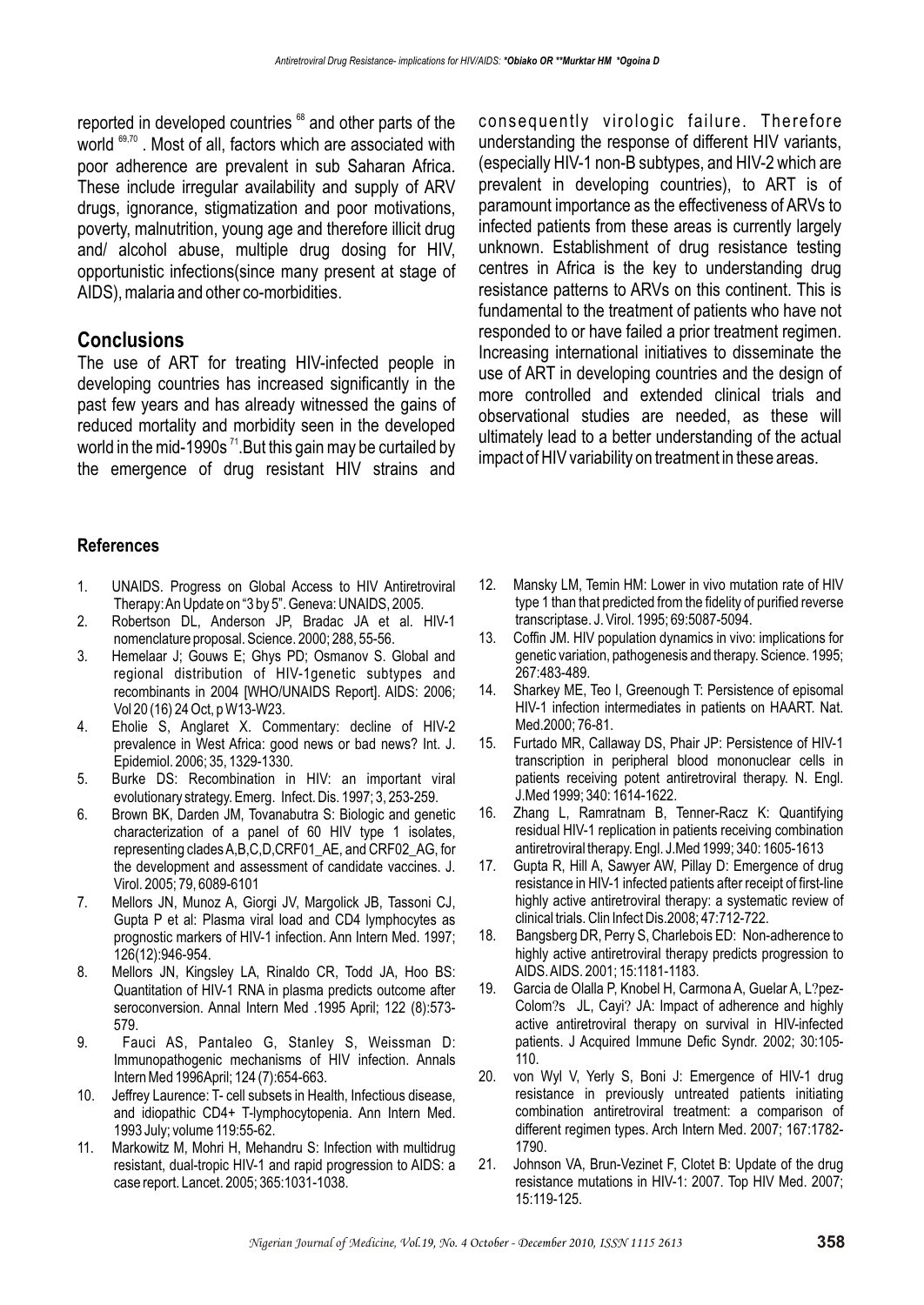- 22. Kuritzkes DR, Lalama CM, Ribaudo HJ: Preexisting resistance to non-nucleoside reverse-transcriptase inhibitors predicts virologic failure of an efavirenz-based regimen in treatmentnaïve HIV-1-infected subjects. J Infect Dis. 2008; 197: 867- 870
- 23. Gallant JE, DeJesus E, Arribas JR, et al. Tenofovir DF, emtricitabine, and efavirenz vs zidovudine, lamivudine, and efavirenz for HIV. N.Engl J Med. 2006; 354: 251-260.
- 24. Dumans ATN, Barreto CC, Santos AF: Differential resistance mutation and polymorphism acquisition in HIV-1 protease of subtypes B and F1 from children and adult patients. Program and abstracts of the XVII International AIDS Conference; August 3-8, 2008; Mexico City, Mexico. Abstract TUPDA202.
- 25. Holguin A, Paxinos E, Hertogs K, Womac C, Soriano V: Impact of frequent natural polymorphisms at the protease gene on the in vitro susceptibility to protease inhibitors in HIV-1 non-B subtypes. J. Clin. Virol, 2004; 31: 215-220.
- 26. Kantor R, Katzenstein DA, Efron B: Impact of HIV-1 subtype and antiretroviral therapy on protease and reverse transcriptase genotype: results of a global collaboration. PLoS Med.2005; 2, e112.
- 27. Gottlieb GS, Dia Badiane NM, Hawes SE: Multi-class drug resistance mutations are common in HIV-2 infected ARVinfected individuals in Senegal: implications for HIV-2 ART monitoring and salvage regimens in resource limited West Africa. Program and abstracts of the XVII International AIDS Conference; August 3-8, 2008; Mexico City, Mexico. Abstract WEPE 0002.
- 28. Fleury HJ, Toni T, Lan NT: Susceptibility to antiretroviral drugs of CRF01\_AE, CRF02\_AG, and subtype C viruses from untreated patients from Africa and Asia: comparative genotypic and phenotypic data. AIDS Res. Hum. Retroviruses, 2006; 22:357-366.
- 29. Descamps D, Collin G, Lecourneur F: Susceptibility of HIV-1 group O isolates to antiretroviral agents: in vitro phenotypic and genotypic analyses. J. Virol. 1997: 71: 8893-8898.
- 30. Marozsan AJ, Ketas TJ, Huang W: CCR5 monoclonal antibody PRO 140 inhibited HIV-1 resistant to maraviroc, a small molecule CCR5 antagonist. Program and abstracts of the XVII International AIDS Conference; August 3-8, 2008; Mexico City, Mexico. Abstract TUAA0305.
- 31. Malet I, Soulie C, Tchertanov L: Structural effects of amino acid variations between B and CRF02\_AG HIV-1 integrases. J. Med.Virol, 2008; 80: 754-761.
- 32. Jourdain G, Ngo- Giang Huong N, Tungyai P: Response to stavudine /lamivudine /nevirapine in mothers based on previous history of single-dose nevirapine. 1<sup>th</sup> Conference on Retroviruses and Opportunistic Infections. San Franscisco, California. February 7-11, 2004(abstract 41LB).
- 33. Hamers R, Wallis C, Siwale M: Implementation of the PharmAccess African studies to evaluate HIV drug resistance (PASER) program: preliminary baseline results of a patient cohort in Lusaka, Zambia. Program and abstracts of the XVII International AIDS Conference; August 3-8, 2008; Mexico City, Mexico. Abstract MOPDA204.
- 34. Hosseinipour M, van Oosterhout JJ, Weigel R: Resistance profile of patients failing first line ART in Malawi when using clinical and immunologic monitoring. Program and abstracts of the XVII International AIDS Conference; August 3-8, 2008; Mexico City, Mexico. Abstract TUAB0105.
- 35. Dumans AT, Soares MA, Machado ES: Synonymous genetic polymorphisms within Brazilian human immunodeficiency virus Type 1 subtypes may influence mutational routes to drug resistance. J. Infect. Dis. 2004, 189, 1232-1238
- 36. van de Vijver DA, Wensing AM, Angarano G: The calculated genetic barrier for antiretroviral drug resistance substitutions is largely similar for different HIV-1 subtypes. J. Acquired Immune Defic. Syndr. 2006, 41,352-360.
- 37. Resch W, Ziermann R, Parkin N, Gamarnik A, Swanstrom R: Nelfinavir-resistant, amprenavir- hypersusceptible strains of human immunodeficiency virus type 1 carrying an *N88S* mutation in protease have reduced infectivity, reduced replication capacity, and reduced fitness and process the Gag polyprotein precursor aberrantly. J. Virol. 2002, 76, 8659-8666
- 38. Nijhuis M, Deeks S, Boucher C: Implications of antiretroviral resistance on viral fitness. Curr. Opin. Infect. Dis.2001, 14, 23-28.
- 39. Johnson VA, Brun-Vezinet F, Clotet B: Update of the drug resistance mutations in HIV-1: Spring 2008. Top HIV Med. 2008; 16, 62-68.
- 40. Sugiura W, Matsuda Z, Yokomaku Y: Interference between D30N and L90M in selection and development of protease inhibitor-resistant HIV-1. Antimicrob. Agents Chemother. 2002, 46,708-715.
- 41. Grossman Z, Paxinos EE, Averbuch D: Mutation D30N is not preferentially selected by HIV type 1 subtype C in the development of resistance to nelfinavir. Antimicrob. Agents Chemother. 2004, 48, 2159-2165.
- 42. Gonzalez LM, Brindeiro RM, Aguiar RS: Impact of nelfinavir resistance mutations on in vitro phenotype, fitness, and replication capacity of HIV -1 with subtype B and C proteases. Antimicrob. Agents Chemother. 2004, 48, 3552- 3555.
- 43. Abecasis AB, Deforche K, Bacheler LT: Investigation of baseline susceptibility to protease inhibitors in HIV-1 subtypes C, F,G and CRF02, AG, Antivir. Ther. 2006, 11, 581-589
- 44. Clemente JC, Coman RM,Thiaville MM: Analysis of HIV-1 CRF 01 A/E protease inhibitor resistance: structural determinants for maintaining sensitivity and developing resistance to atazanavir . Biochemistry 2006, 45, 5468- 5477.
- 45. Brenner BG, Oliviera M, Doualla-Bell F: HIV-1 subtype C viruses rapidly develop K65R resistance to tenofovir in cell culture. AIDS.2006; 20, F9-F13.
- 46. Brenner B, Turner D, Oliviera M: A V106M mutation in HIV-1 clade C viruses exposed to efavirenz confers crossresistance to non-nucleoside reverse transcriptase inhibitors. AIDS.2003; 17, F1-F5.
- 47. Ntemgwa M, Brenner BG, Oliviera M, Moisi D, Wainberg MA: Natural polymorphisms in the HIV type 2 protease can accelerate time to development of resistance to protease inhibitors. Antimicrob. Agents Chemother.2007; 51; 604-610.
- 48. Colson P, Henry M, Tourres C: Polymorphism and drugselected mutations in the protease gene of HIV-2 from patients living in Southern France.J. Clin. Microbiol.2004; 42: 570-577.
- 49. Gallant JE. Antiretroviral drug resistance and resistance testing. Top HIV Med. 2006; 13:38-42.
- 50. Kuritzkes DR: Preventing and managing antiretroviral drug resistance. AIDS Patient Care STDS. 2004; 18:259-273.
- 51. Brenner B, Wainberg MA, Salomon H: Resistance to antiretroviral drugs in patients with primary HIV-1 infection. Int J Antimicrob Agents. 2000; 16:429-434.